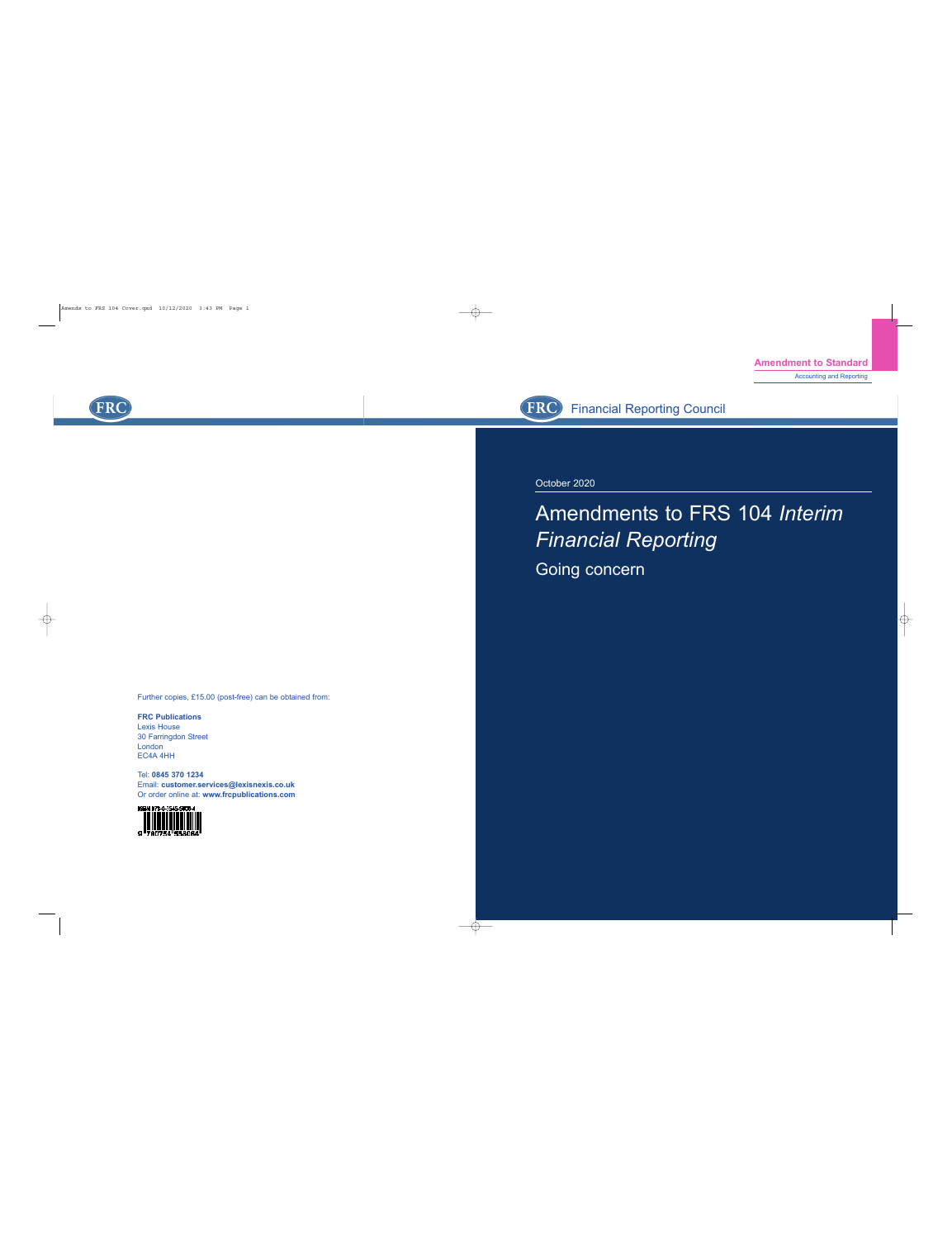The FRC's purpose is to serve the public interest by setting high standards of corporate governance, reporting and audit and by holding to account those responsible for delivering them. The FRC sets the UK Corporate Governance and Stewardship Codes and UK standards for accounting and actuarial work; monitors and takes action to promote the quality of corporate reporting; and operates independent enforcement arrangements for accountants and actuaries. As the Competent Authority for audit in the UK the FRC sets auditing and ethical standards and monitors and enforces audit quality.

The FRC does not accept any liability to any party for any loss, damage or costs howsoever arising, whether directly or indirectly, whether in contract, tort or otherwise from any action or decision taken (or not taken) as a result of any person relying on or otherwise using this document or arising from any omission from it.

© The Financial Reporting Council Limited 2020 The Financial Reporting Council Limited is a company limited by guarantee. Registered in England number 2486368. Registered Office: 8th Floor, 125 London Wall, London EC2Y 5AS

This Financial Reporting Standard contains material in which the IFRS Foundation holds copyright and which has been reproduced with its permission. The copyright notice is reproduced on page 10.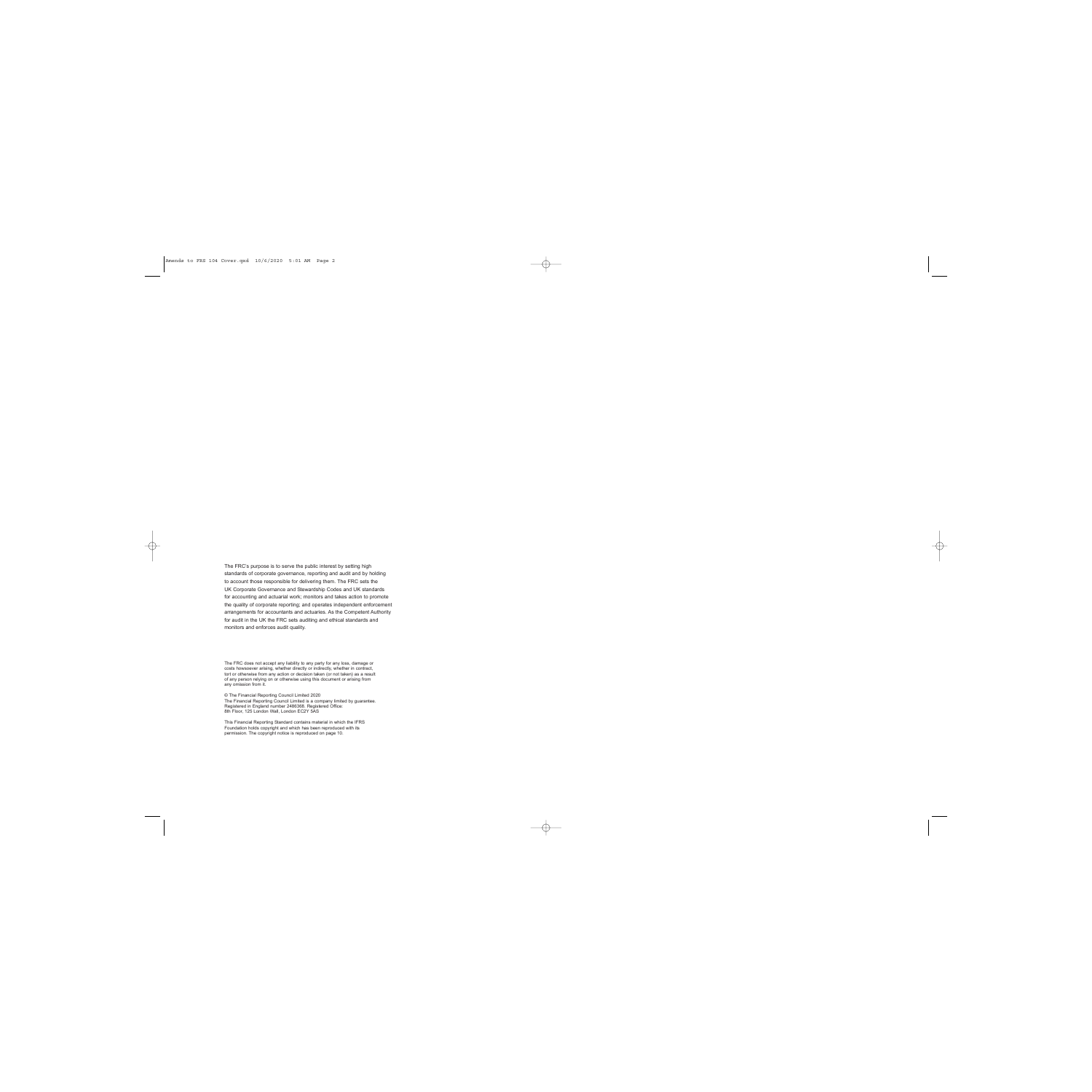

October 2020

# Amendments to FRS 104 Interim Financial Reporting

Going concern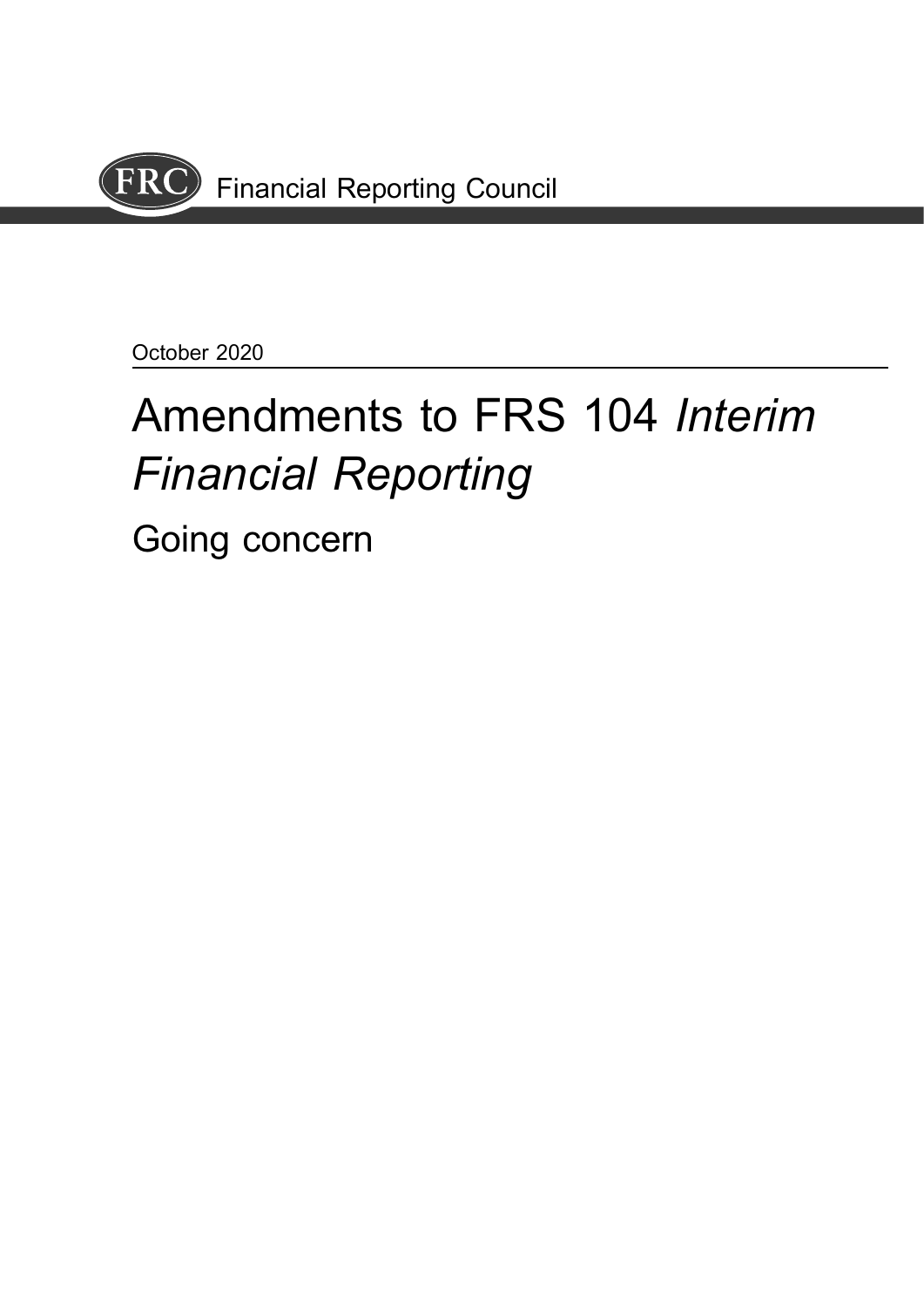Amendments to FRS 104 Interim Financial Reporting – Going concern amends the FRC's pronouncement on interim reporting that UK and Irish issuers not using EU-adopted IFRS may apply under the Disclosure and Transparency Rules and the Transparency (Directive 2004/109/EC) Regulations 2007 (as amended) respectively.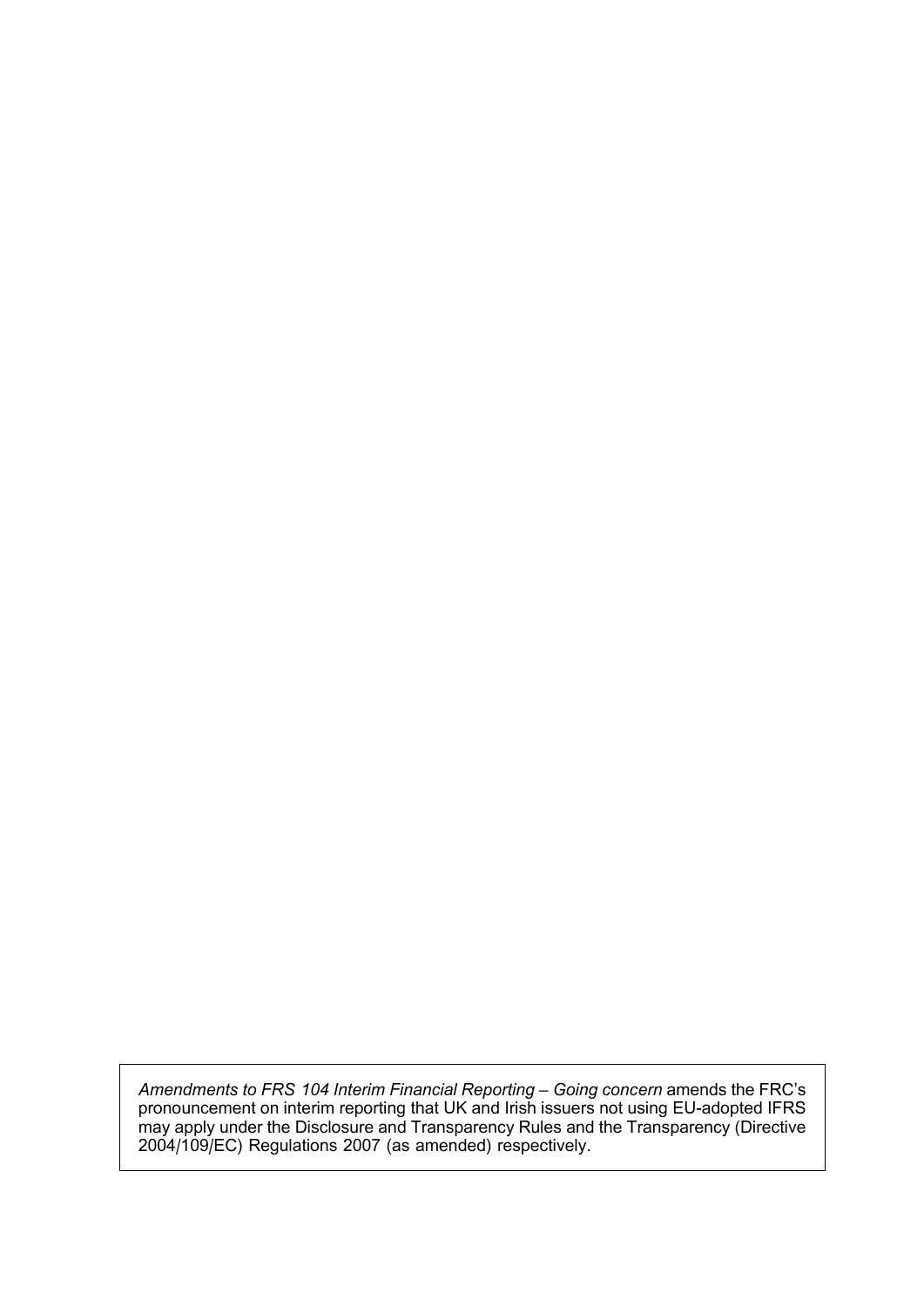## **Contents**

|                     |                                                                         | Page           |
|---------------------|-------------------------------------------------------------------------|----------------|
| <b>Overview</b>     |                                                                         |                |
|                     | <b>Amendments to FRS 104 Interim Financial Reporting</b>                | $\overline{4}$ |
|                     | FRS 104 Interim Financial Reporting                                     | 5              |
| Appendix I          | Glossary                                                                | 6              |
| Approval by the FRC |                                                                         |                |
|                     | Amendments to Basis for Conclusions FRS 104 Interim Financial Reporting | 8              |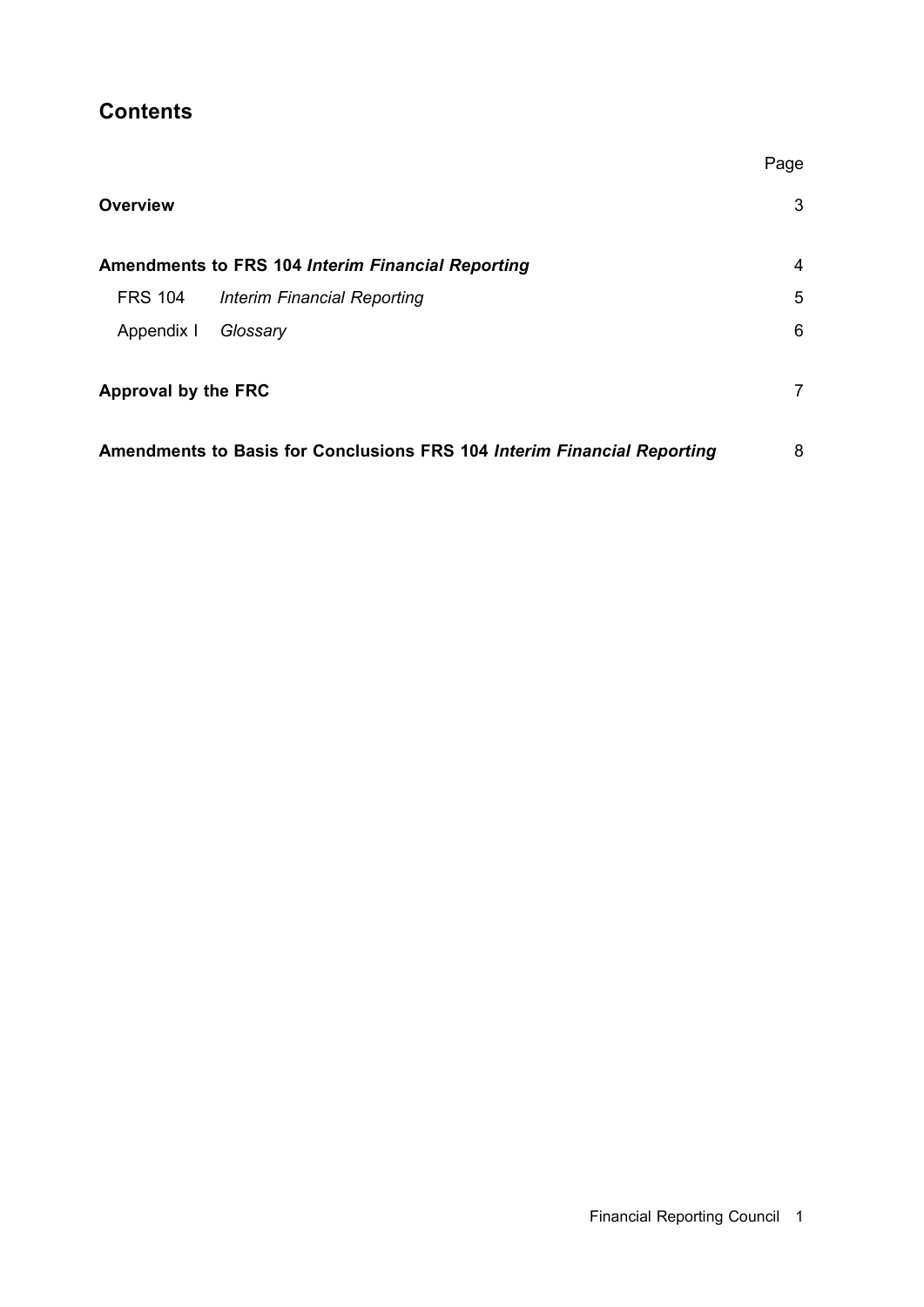2 Amendments to FRS 104 (October 2020)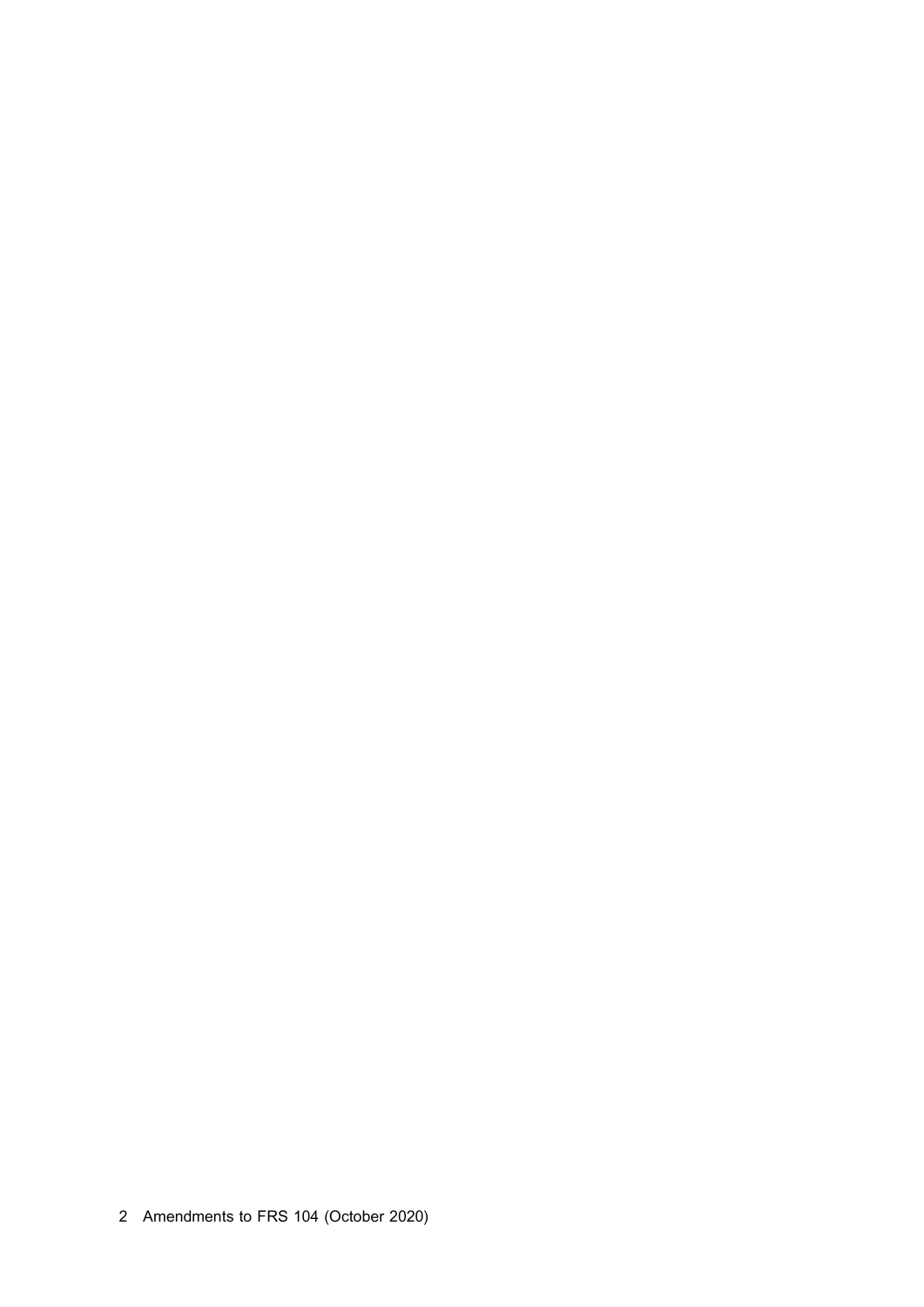### **Overview**

(i) The FRC's overriding objective in setting financial reporting standards is to enable users of accounts to receive high-quality understandable financial reporting proportionate to the size and complexity of the entity and users' information needs.

#### Amendments to FRS 104

- (ii) The FRC was made aware of an unintentional difference between the requirements for assessing and reporting on the going concern basis of accounting when preparing interim financial reports in accordance with EU-adopted IFRS and FRS 104 Interim Financial Reporting.
- (iii) IAS 1 Presentation of Financial Statements requires management to assess an entity's ability to continue as a going concern and disclose any related material uncertainties when preparing interim financial statements. Although these requirements are not contained within IAS 34 Interim Financial Reporting, they apply to condensed interim financial statements prepared in accordance with IAS 34.
- (iv) FRS 104 is based on the requirements of IAS 34, but did not previously contain any requirements that explicitly covered the assessment and reporting on the going concern basis of accounting. However, FRS 104 requires an entity to include a statement that the same accounting policies are applied in the interim financial statements as compared with the most recent annual financial statements, which would include any statement about the going concern basis of accounting.
- (v) These amendments to FRS 104 introduce requirements covering going concern in a similar way to EU-adopted IFRS. This will help to ensure consistency between the information available to the users of interim financial reports prepared in accordance with IAS 34 and FRS 104.
- (vi) The effective date for these amendments is interim periods beginning on or after 1 January 2021, with early application permitted.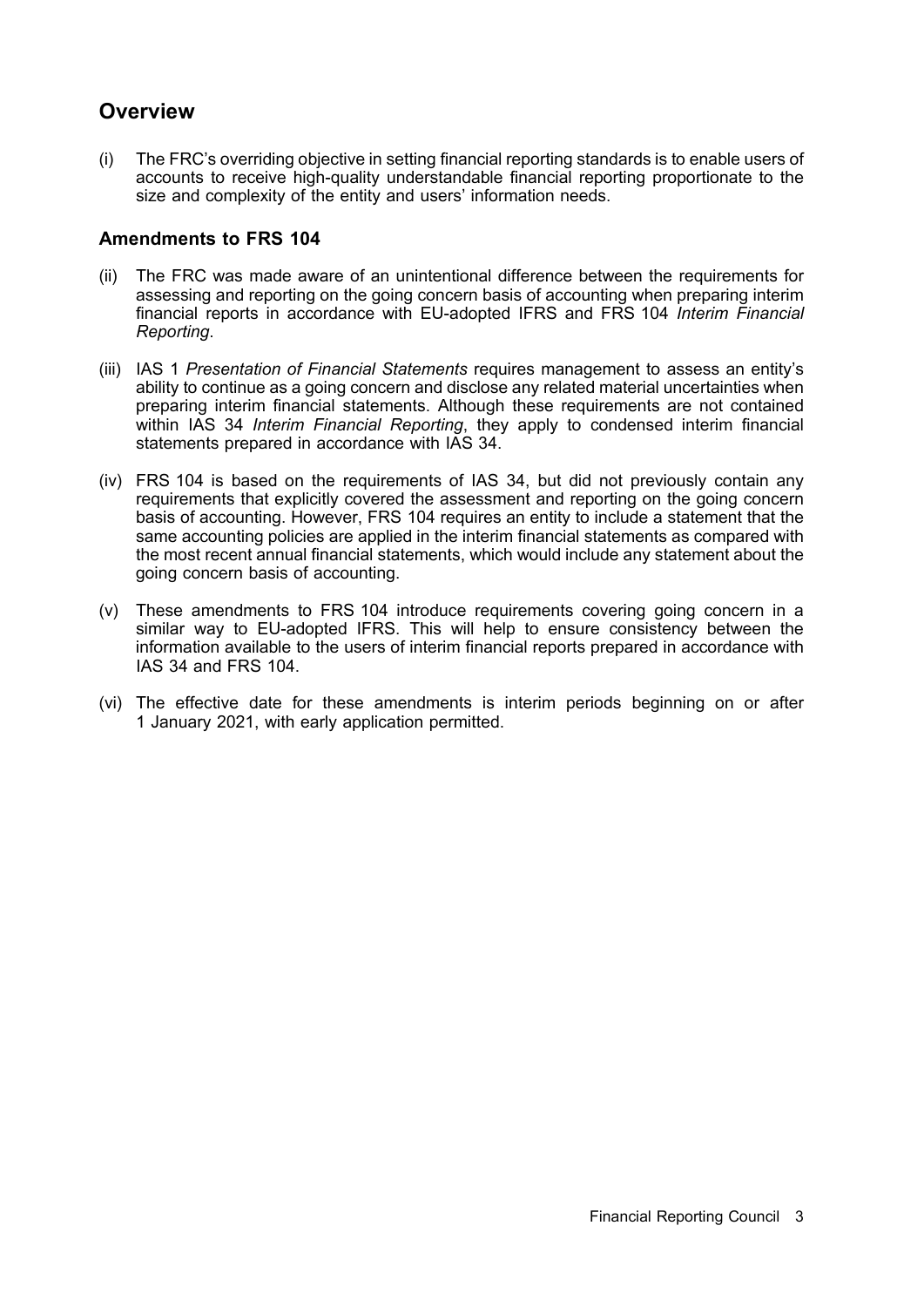Amendments to FRS 104 Interim Financial Reporting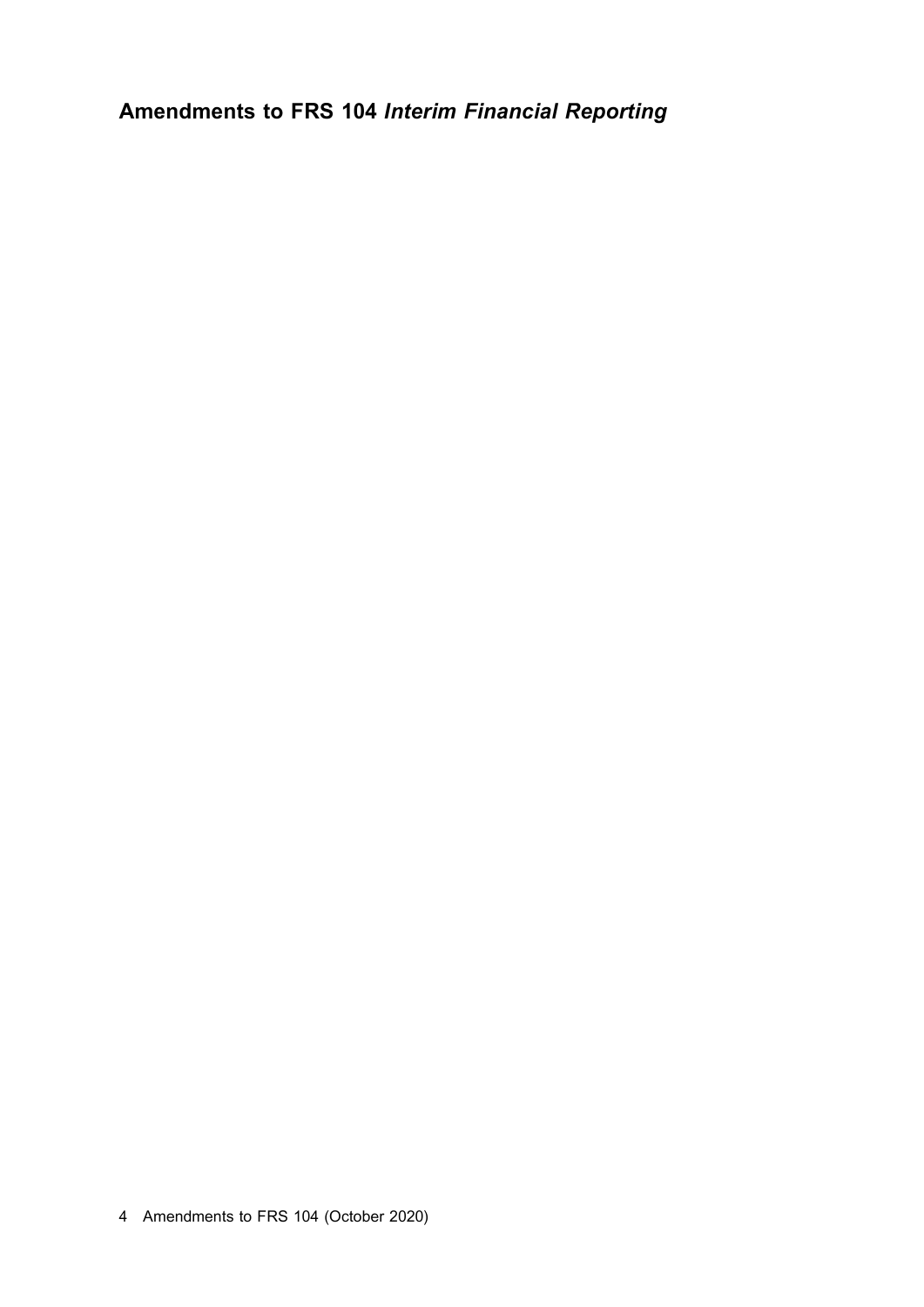## Amendments to FRS 104 Interim Financial Reporting

- 1 The following paragraphs set out the amendments to FRS 104 Interim Financial Reporting (inserted text is underlined, deleted text is struck through).
- 2 The subheading (underlined) and paragraphs 4A and 4B are inserted as follows:

#### Going concern

- 4A When preparing interim financial statements, the management of an entity applying this FRS shall make an assessment of the entity's ability to continue as a going concern. An entity is a going concern unless management either intends to liquidate the entity or to cease trading, or has no realistic alternative but to do so. In assessing whether the going concern assumption is appropriate, management takes into account all available information about the future, which is at least, but is not limited to, twelve months from the date when the interim financial statements are authorised for issue.
- 4B When management is aware, in making its assessment, of material uncertainties related to events or conditions that cast significant doubt upon the entity's ability to continue as a going concern, the entity shall disclose those uncertainties. When an entity does not prepare the interim financial statements on a going concern basis, it shall disclose that fact, together with the basis on which it prepared the interim financial statements and the reason why the entity is not regarded as a going concern.
- 3 Paragraph 16A(a) is amended as follows:
	- 16A (a) A statement that the same accounting policies and methods of computation are followed in the interim financial statements as compared with the most recent annual financial statements or, if those policies or methods have been changed, a description of the nature and effect of the change. $3$
- 4 Paragraphs 16A(aA) and 16A(aB) are inserted and footnote 3 is moved and amended as follows:
	- 16A (aA) Any material uncertainties related to events or conditions that cast significant doubt upon the entity's ability to continue as a going concern, as required by paragraph 4B.<sup>3</sup>
		- (aB) If an entity does not prepare its interim financial statements on a going concern basis, it shall disclose that fact, the basis on which the interim financial statements are prepared, and the reason why the entity is not regarded as a going concern, as required by paragraph 4B.
	- $3$  It should be noted that wWhen a company is subject to the UK Corporate Governance Code, it requires the board to state, in the annual and half-yearly financial statements, whether they consider it appropriate to adopt the going concern basis of accounting and to identify any material uncertainties to the company's ability to do so for a period of at least twelve months from the date of approval of the financial statements.
- 5 In paragraph  $16A(g)(iv)$ , the term 'material' is no longer shown in bold type.
- 6 Paragraph 56B is inserted as follows:
	- 56B In October 2020 amendments were made to this FRS to insert paragraphs 4A, 4B, 16(aA), and 16(aB) and make other minor consequential amendments. These amendments are effective for interim periods beginning on or after 1 January 2021. Early application is permitted. If an entity applies these amendments to an interim period beginning before 1 January 2021 it shall disclose that fact.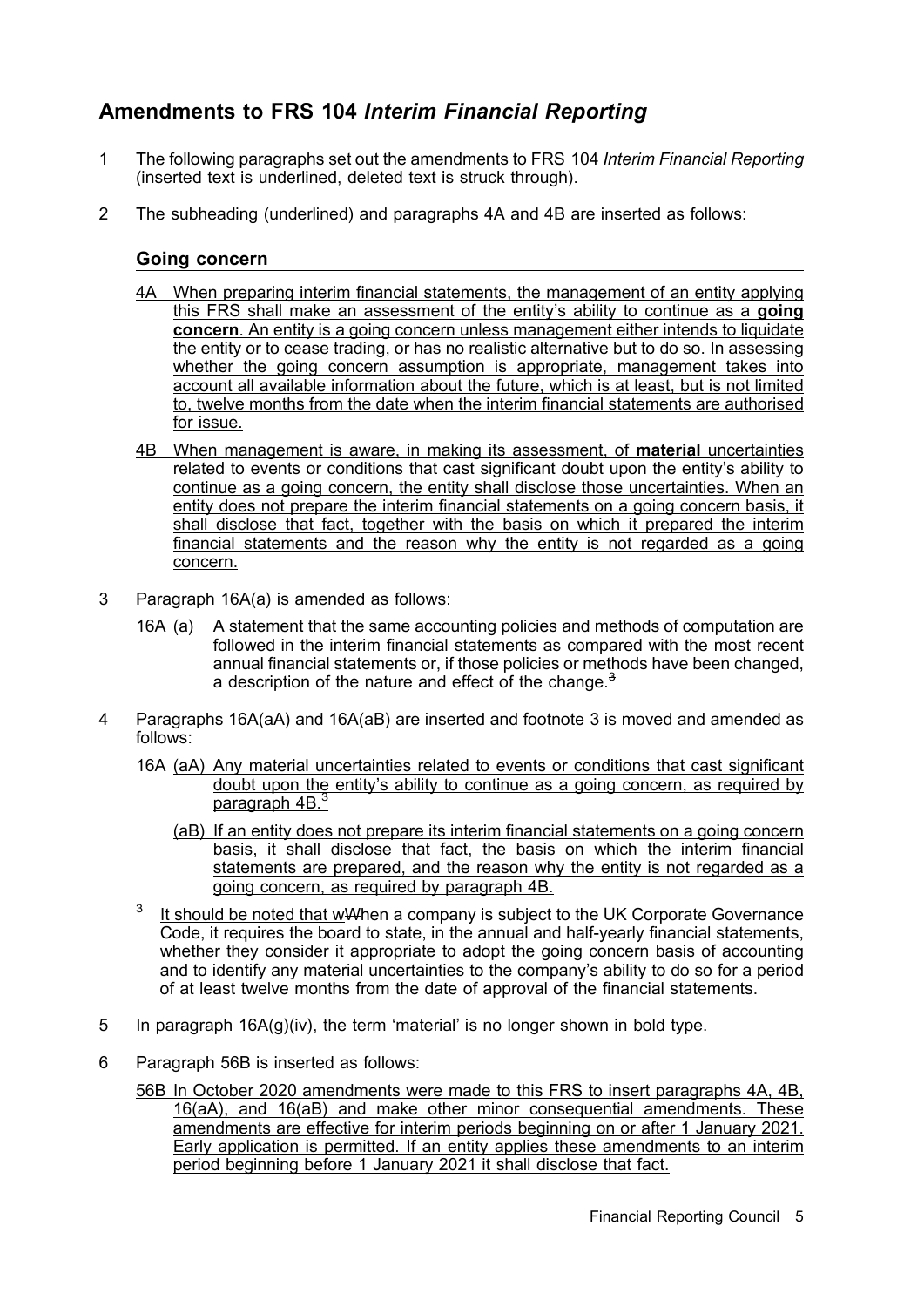## Amendments to Appendix I Glossary

- 7 The following paragraph sets out the amendments to Appendix I Glossary (inserted text is underlined).
- 8 The following glossary term is inserted in alphabetical order:

| <u>going concern</u> | An entity is a going concern unless management either intends to              |
|----------------------|-------------------------------------------------------------------------------|
|                      | liquidate the entity or to cease trading, or has no realistic alternative but |
|                      | to do so.                                                                     |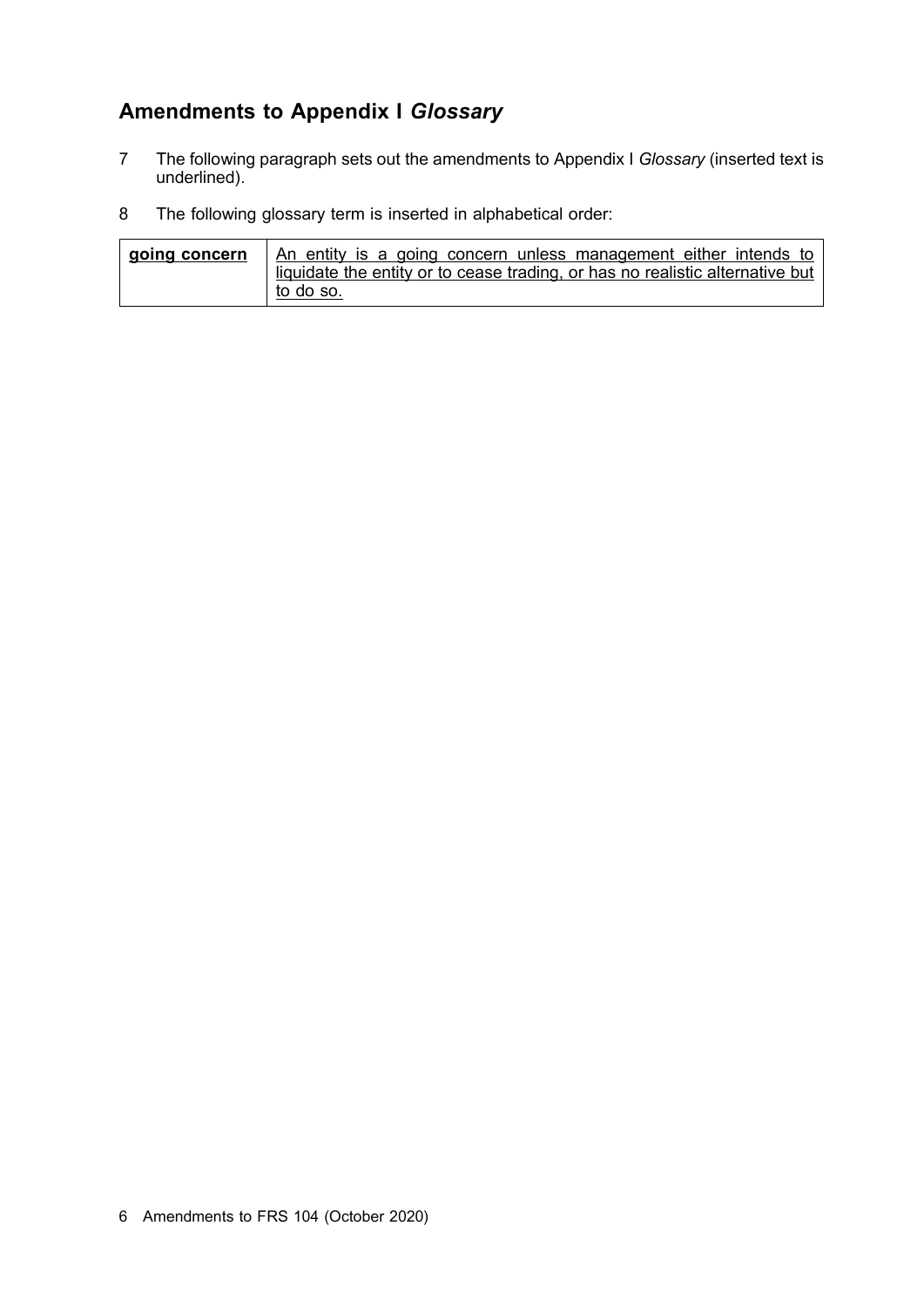## Approval by the FRC

Amendments to FRS 104 Interim Financial Reporting – Going concern were approved for issue by the Financial Reporting Council on 29 September 2020.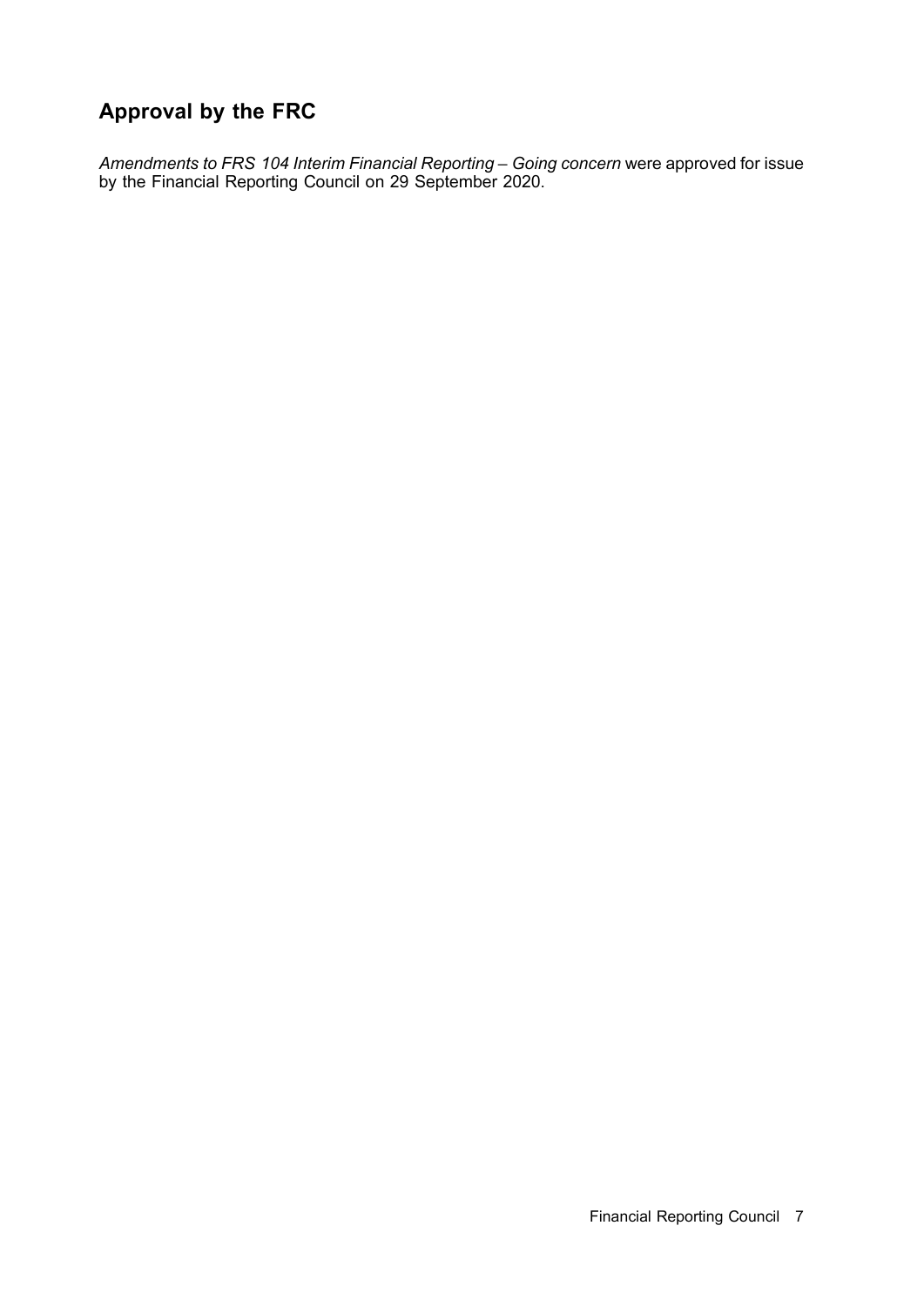### Amendments to Basis for Conclusions FRS 104 Interim Financial Reporting

- 1 The following amendments are made to the Basis for Conclusions FRS 104 Interim Financial Reporting (inserted text is underlined).
- 2 Paragraphs 17 to 19 and the sub-heading before them are inserted as follows:

#### Amendments to FRS 104 Interim Financial Reporting – Going concern

- 17 In October 2020 amendments were made to this FRS to clarify the requirement for management to assess an entity's ability to continue as a going concern and disclose any related material uncertainties when preparing interim financial reports.
- 18 The FRC was made aware of an unintentional difference between the requirements for assessing and reporting on the going concern basis of accounting when preparing interim financial reports in accordance with EU-adopted IFRS and FRS 104. EU-adopted IFRS requires management to assess an entity's ability to continue as a going concern and disclose any related material uncertainties when preparing interim financial statements.
- 19 FRS 104 did not previously contain any requirements that explicitly covered the assessment and reporting on the going concern basis of accounting. However, an entity was required to state that the same accounting policies are applied as compared with the most recent annual financial statements, which would include any statement about the going concern basis of accounting.
- 3 Table 1 Exposure drafts and consultation documents is amended as follows (new exposure drafts are inserted in numerical order):

| <b>Exposure draft</b> |                                                                               | Date of<br>issue | <b>Finalised as</b>                                                     | Date of<br>issue |
|-----------------------|-------------------------------------------------------------------------------|------------------|-------------------------------------------------------------------------|------------------|
| FRED 75               | Draft amendments to FRS 104<br>Interim Financial Reporting -<br>Going concern | Jul 2020         | Amendments to FRS 104<br>Interim Financial Reporting -<br>Going concern | Oct 2020         |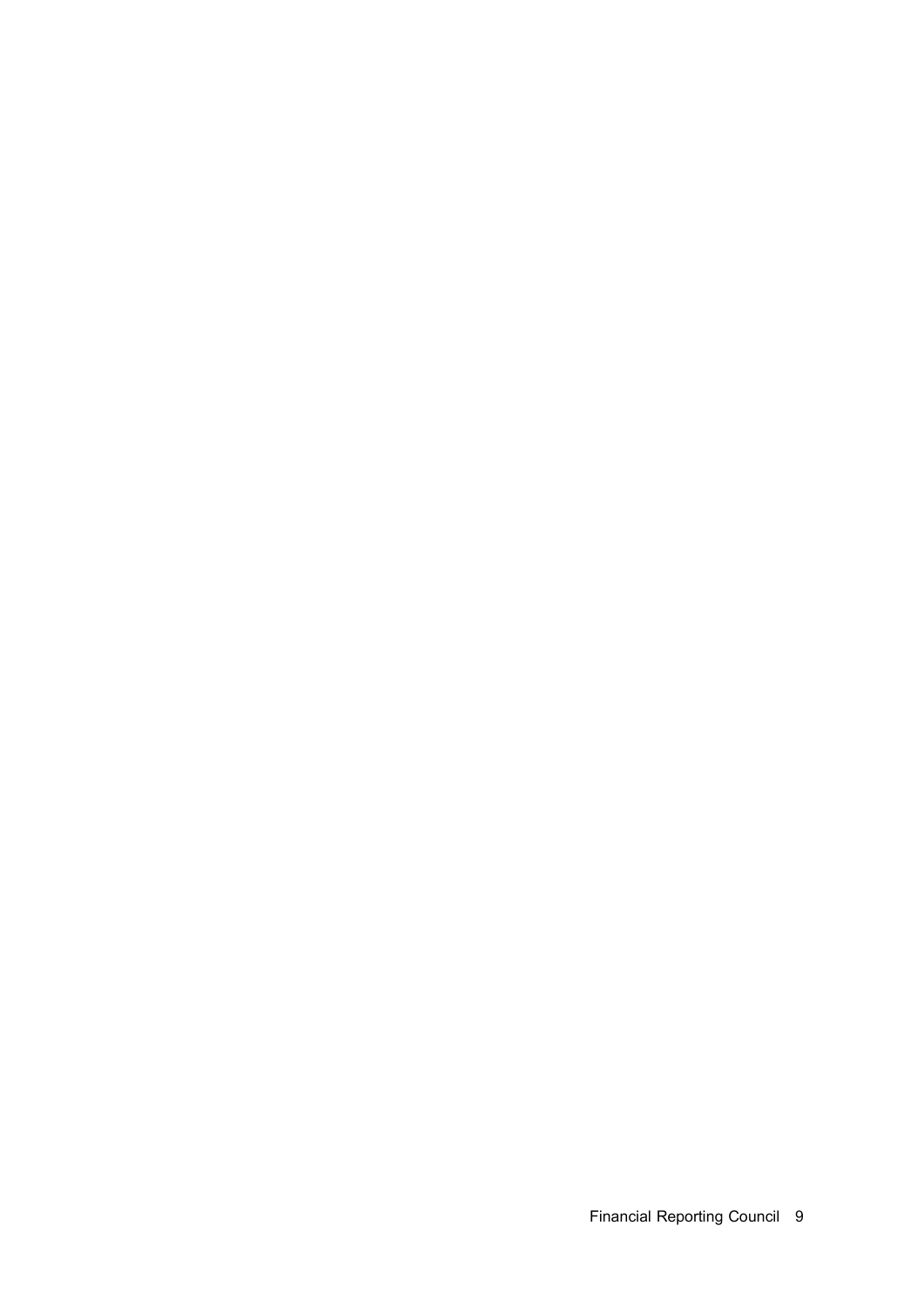

#### COPYRIGHT NOTICE

IFRS $^{\circ}$  Standards together with their accompanying documents are issued by the International Accounting Standards Board:

7 Westferry Circus, Canary Wharf, London, E14 4HD, United Kingdom. Tel: +44 (0)20 7246 6410 Fax: +44 (0)20 7246 6411 Email: info@ifrs.org Web: www.ifrs.org

Copyright © 2020 IFRS Foundation

The International Accounting Standards Board, the IFRS Foundation, the authors and the publishers do not accept responsibility for loss caused to any person who acts or refrains from acting in reliance on the material in this publication, whether such loss is caused by negligence or otherwise.

IFRS Standards (which include IAS<sup>®</sup> Standards and IFRIC<sup>®</sup> and SIC<sup>®</sup> Interpretations) are copyright of the IFRS Foundation. The authoritative text of IFRS Standards is that issued by the International Accounting Standards Board in the English language. Copies may be obtained from the IFRS Foundation Publications Department. Please address publication and copyright matters to:

IFRS Foundation Publications Department 7 Westferry Circus, Canary Wharf, London, E14 4HD, United Kingdom. Tel: +44 (0)20 7332 2730 Fax: +44 (0)20 7332 2749 Email: publications@ifrs.org Web: www.ifrs.org

All rights reserved. No part of this publication may be translated, reprinted or reproduced or utilised in any form either in whole or in part or by any electronic, mechanical or other means, now known or hereafter invented, including photocopying and recording, or in any information storage and retrieval system, without prior permission in writing from the IFRS Foundation.



The IFRS Foundation logo, the IASB logo, the IFRS for SMEs logo, the ''Hexagon Device'', "IFRS Foundation", "eIFRS", "IAS", "IASB", "IASC Foundation", "IASCF", "IFRS for SMEs", ''IASs'', ''IFRS'', ''IFRSs'', ''International Accounting Standards'' and ''International Financial Reporting Standards'' are Trade Marks of the IFRS Foundation.